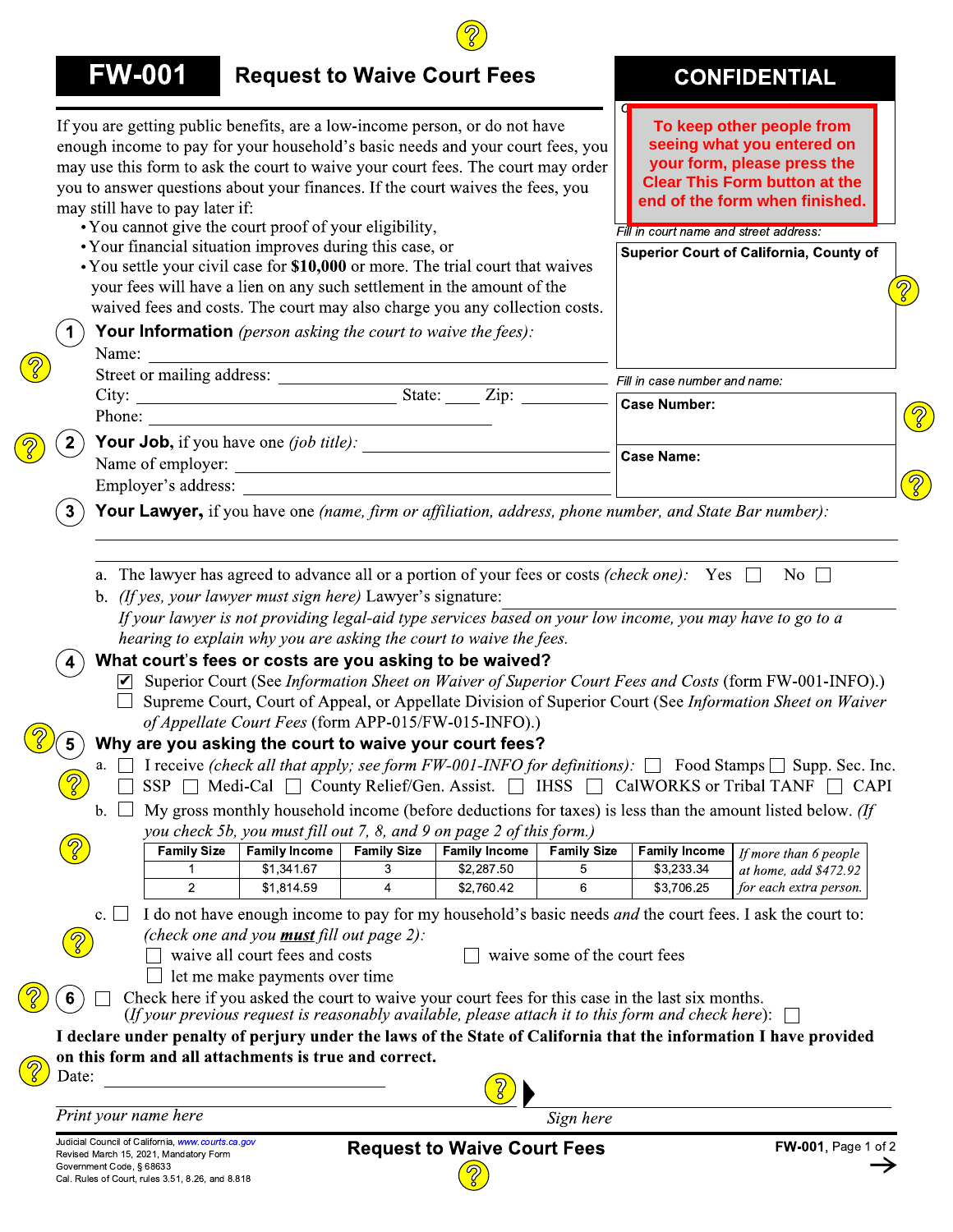If you checked 5a on page 1, do not fill out below. If you checked 5b, fill out questions 7, 8, and 9 only. If you checked 5c, you must fill out this entire page. If you need more space, attach form MC-025 or attach a sheet of paper and write Financial Information and your name and case number at the top.

|   | Check here if your income changes a lot from month to month.<br>If it does, complete the form based on your average income for<br>the past 12 months.                                                                                                                                                                                                                                                                                                                                     |  |
|---|-------------------------------------------------------------------------------------------------------------------------------------------------------------------------------------------------------------------------------------------------------------------------------------------------------------------------------------------------------------------------------------------------------------------------------------------------------------------------------------------|--|
| 8 | <b>Your Gross Monthly Income</b><br>a. List the source and amount of any income you get each month,<br>including: wages or other income from work before deductions,<br>spousal/child support, retirement, social security, disability,<br>unemployment, military basic allowance for quarters (BAQ),<br>veterans payments, dividends, interest, trust income, annuities,<br>net business or rental income, reimbursement for job-related<br>expenses, gambling or lottery winnings, etc. |  |
|   | (1)                                                                                                                                                                                                                                                                                                                                                                                                                                                                                       |  |
|   | (2)                                                                                                                                                                                                                                                                                                                                                                                                                                                                                       |  |
|   | (3)                                                                                                                                                                                                                                                                                                                                                                                                                                                                                       |  |
|   | (4)<br>the control of the control of the control of the control of the control of                                                                                                                                                                                                                                                                                                                                                                                                         |  |
|   | b. Your total monthly income:                                                                                                                                                                                                                                                                                                                                                                                                                                                             |  |
|   | Household Income                                                                                                                                                                                                                                                                                                                                                                                                                                                                          |  |

a. List the income of all other persons living in your home who depend in whole or in part on you for support, or on whom you depend in whole or in part for support.

| Name<br>〔1〕 | Age Relationship Income | Gross Monthly |
|-------------|-------------------------|---------------|
| (2)         |                         |               |
| (3)         |                         |               |
| (4)         |                         |               |
|             |                         |               |

b. Total monthly income of persons above: \$

Total monthly income and household income (8b plus 9b)

Revised March 15, 2021

To list any other facts you want the court to know, such as unusual medical expenses, etc., attach form MC-025 or attach a sheet of paper and write Financial Information and your name and case number at the top.

> Check here if you attach another page.  $\Box$

Important! If your financial situation or ability to pay court fees improves, you must notify the court within five days on form FW-010.

## 10) Your Money and Property

|    | a. casn |                                                                                                                        |     |             | ъ |                                       |
|----|---------|------------------------------------------------------------------------------------------------------------------------|-----|-------------|---|---------------------------------------|
| b. |         | All financial accounts (List bank name and amount):                                                                    |     |             |   |                                       |
|    | (1)     | the control of the control of the control of the control of the control of the control of                              |     |             | S |                                       |
|    | (2)     | <u> 1989 - Johann Stein, mars et al. 1989 - Anna ann an t-Anna ann an t-Anna ann an t-Anna ann an t-Anna ann an t-</u> |     |             |   | $\frac{1}{\sqrt{2}}$                  |
|    | (3)     |                                                                                                                        |     |             |   | \$                                    |
| C. |         | Cars, boats, and other vehicles                                                                                        |     |             |   |                                       |
|    | (1)     | Make / Year                                                                                                            | \$  | Value       |   | Fair Market How Much You<br>Still Owe |
|    | (2)     |                                                                                                                        | \$  |             |   | $\frac{1}{\sqrt{2}}$<br>\$            |
|    | (3)     |                                                                                                                        | \$. |             |   | \$                                    |
| d. |         | Real estate                                                                                                            |     | Fair Market |   | How Much You                          |
|    |         | Address                                                                                                                |     | Value       |   | Still Owe                             |
|    | (1)     |                                                                                                                        |     | \$          |   | $\mathbb{S}$                          |
|    | (2)     |                                                                                                                        | \$. |             |   | S.                                    |
|    |         |                                                                                                                        |     |             |   |                                       |

e. Other personal property (jewelry, furniture, furs,

| stocks, bonds, etc.): |       | Fair Market How Much You |
|-----------------------|-------|--------------------------|
| Describe              | Value | Still Owe                |
|                       |       |                          |
| (2)                   |       |                          |

## 11) Your Monthly Deductions and Expenses

a. List any navroll deductions and the monthly amount below:

| a. List any payron deductions and the monting amount below.                                      |                                                                                                                                                                                                                                                                                                                                                                                                                      |
|--------------------------------------------------------------------------------------------------|----------------------------------------------------------------------------------------------------------------------------------------------------------------------------------------------------------------------------------------------------------------------------------------------------------------------------------------------------------------------------------------------------------------------|
| (1)                                                                                              | \$                                                                                                                                                                                                                                                                                                                                                                                                                   |
| (2)                                                                                              | \$                                                                                                                                                                                                                                                                                                                                                                                                                   |
| (3)<br>the control of the control of the control of the control of the control of                | $\frac{1}{2}$                                                                                                                                                                                                                                                                                                                                                                                                        |
| (4)<br>the control of the control of the control of the control of the control of the control of | \$<br><u> The Community of the Community of the Community of the Community of the Community of the Community of the Community of the Community of the Community of the Community of the Community of the Community of the Community of</u>                                                                                                                                                                           |
| Rent or house payment & maintenance<br>b.                                                        | $\frac{1}{2}$                                                                                                                                                                                                                                                                                                                                                                                                        |
| Food and household supplies<br>C.                                                                | \$.<br>the company of the company of                                                                                                                                                                                                                                                                                                                                                                                 |
| Utilities and telephone<br>d.                                                                    | $\frac{1}{\sqrt{1-\frac{1}{2}}\sqrt{1-\frac{1}{2}}\sqrt{1-\frac{1}{2}}\sqrt{1-\frac{1}{2}}\sqrt{1-\frac{1}{2}}\sqrt{1-\frac{1}{2}}\sqrt{1-\frac{1}{2}}\sqrt{1-\frac{1}{2}}\sqrt{1-\frac{1}{2}}\sqrt{1-\frac{1}{2}}\sqrt{1-\frac{1}{2}}\sqrt{1-\frac{1}{2}}\sqrt{1-\frac{1}{2}}\sqrt{1-\frac{1}{2}}\sqrt{1-\frac{1}{2}}\sqrt{1-\frac{1}{2}}\sqrt{1-\frac{1}{2}}\sqrt{1-\frac{1}{2}}\sqrt{1-\frac{1}{2}}\sqrt{1-\frac$ |
| Clothing<br>е.                                                                                   | $\frac{1}{2}$                                                                                                                                                                                                                                                                                                                                                                                                        |
| Laundry and cleaning<br>f.                                                                       | \$                                                                                                                                                                                                                                                                                                                                                                                                                   |
| Medical and dental expenses<br>g.                                                                | $\frac{1}{2}$                                                                                                                                                                                                                                                                                                                                                                                                        |
| Insurance (life, health, accident, etc.)<br>h.                                                   | $\frac{1}{\sqrt{1-\frac{1}{2}}\sqrt{1-\frac{1}{2}}\sqrt{1-\frac{1}{2}}\sqrt{1-\frac{1}{2}}\sqrt{1-\frac{1}{2}}\sqrt{1-\frac{1}{2}}\sqrt{1-\frac{1}{2}}\sqrt{1-\frac{1}{2}}\sqrt{1-\frac{1}{2}}\sqrt{1-\frac{1}{2}}\sqrt{1-\frac{1}{2}}\sqrt{1-\frac{1}{2}}\sqrt{1-\frac{1}{2}}\sqrt{1-\frac{1}{2}}\sqrt{1-\frac{1}{2}}\sqrt{1-\frac{1}{2}}\sqrt{1-\frac{1}{2}}\sqrt{1-\frac{1}{2}}\sqrt{1-\frac{1}{2}}\sqrt{1-\frac$ |
| School, child care<br>i.                                                                         | $\frac{1}{2}$                                                                                                                                                                                                                                                                                                                                                                                                        |
| Child, spousal support (another marriage)<br>j.                                                  | $\frac{1}{2}$                                                                                                                                                                                                                                                                                                                                                                                                        |
| Transportation, gas, auto repair and insurance<br>k.                                             | $\frac{1}{2}$                                                                                                                                                                                                                                                                                                                                                                                                        |
| Installment payments (list each below):<br>L<br>Paid to:                                         |                                                                                                                                                                                                                                                                                                                                                                                                                      |
| (1)<br><u> 1989 - Johann Stein, mars an deus Amerikaansk kommunister (</u>                       | \$                                                                                                                                                                                                                                                                                                                                                                                                                   |
| (2)<br>the contract of the contract of the contract of the contract of the contract of           | $\frac{1}{2}$                                                                                                                                                                                                                                                                                                                                                                                                        |
| (3)                                                                                              | $\frac{1}{2}$                                                                                                                                                                                                                                                                                                                                                                                                        |
| m. Wages/earnings withheld by court order                                                        | \$                                                                                                                                                                                                                                                                                                                                                                                                                   |
| n. Any other monthly expenses (list each below).                                                 |                                                                                                                                                                                                                                                                                                                                                                                                                      |
| Paid to:                                                                                         | How Much?                                                                                                                                                                                                                                                                                                                                                                                                            |
| (1)                                                                                              | \$                                                                                                                                                                                                                                                                                                                                                                                                                   |
| (2)                                                                                              | \$                                                                                                                                                                                                                                                                                                                                                                                                                   |
| (3)                                                                                              | \$                                                                                                                                                                                                                                                                                                                                                                                                                   |
| I monthly exnenses (add 11a -11n above);                                                         | ፍ                                                                                                                                                                                                                                                                                                                                                                                                                    |

**Total mor** 

## **Request to Waive Court Fees**

 $\overline{2}$ 

FW-001, Page 2 of 2

For your protection and privacy, please For your protection and privacy, please press the Clear **Print This Form** This Form button after you have printed the form.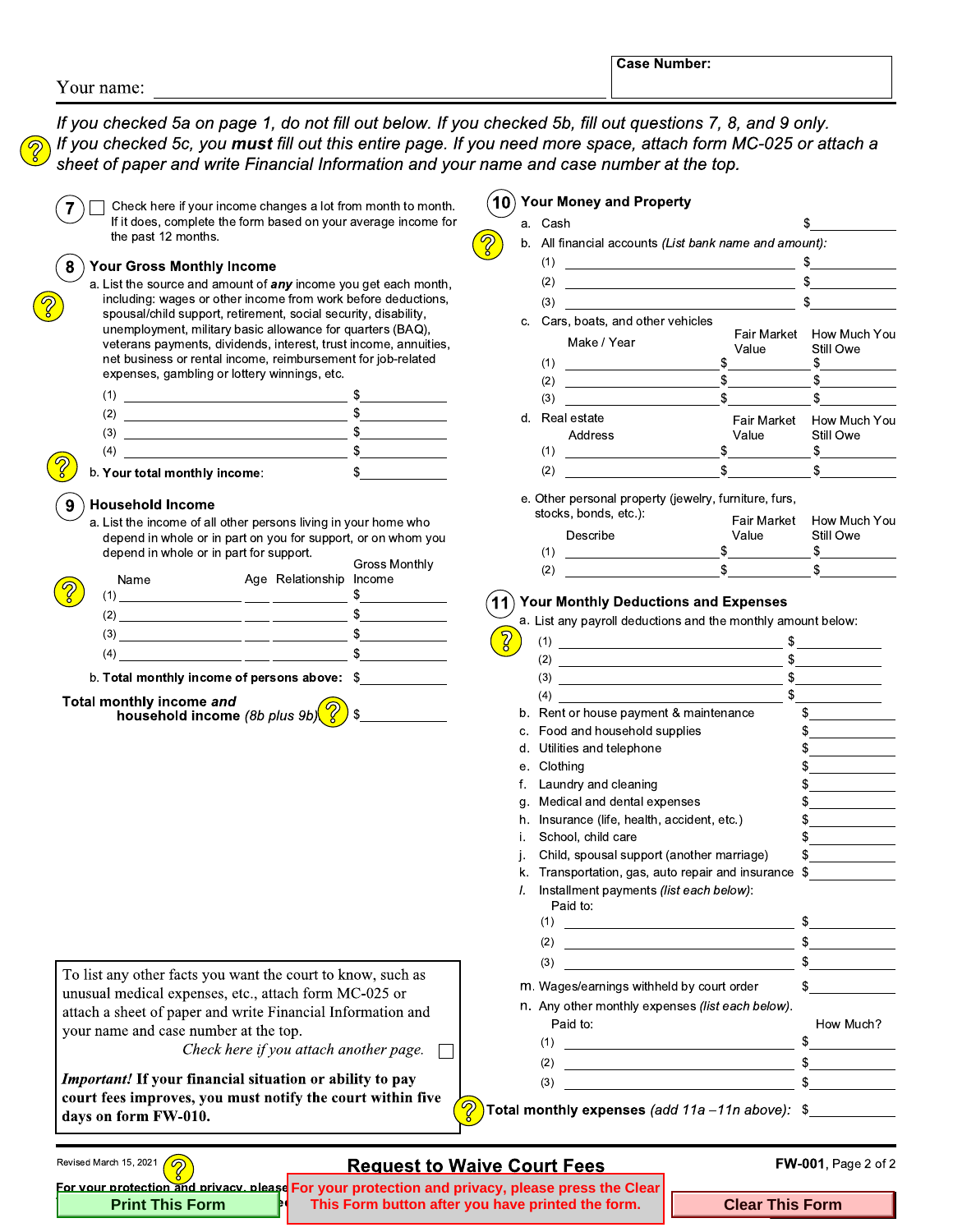|             | <b>FW-003</b>              | (Superior Court)                                                                                                                                                                                                                                                                                                                                                                                                                                                                                                                                                                                                                                                                                                                             | To keep other people from<br>seeing what you entered on                                               |
|-------------|----------------------------|----------------------------------------------------------------------------------------------------------------------------------------------------------------------------------------------------------------------------------------------------------------------------------------------------------------------------------------------------------------------------------------------------------------------------------------------------------------------------------------------------------------------------------------------------------------------------------------------------------------------------------------------------------------------------------------------------------------------------------------------|-------------------------------------------------------------------------------------------------------|
|             | Name:                      | Person who asked the court to waive court fees:                                                                                                                                                                                                                                                                                                                                                                                                                                                                                                                                                                                                                                                                                              | your form, please press the<br><b>Clear This Form button at the</b><br>end of the form when finished. |
|             | Street or mailing address: |                                                                                                                                                                                                                                                                                                                                                                                                                                                                                                                                                                                                                                                                                                                                              |                                                                                                       |
|             | City:                      | Zip:<br>State:                                                                                                                                                                                                                                                                                                                                                                                                                                                                                                                                                                                                                                                                                                                               |                                                                                                       |
| $2^{\circ}$ |                            | Lawyer, if person in $(1)$ has one (name, firm name, address,<br>phone number, e-mail, and State Bar number):                                                                                                                                                                                                                                                                                                                                                                                                                                                                                                                                                                                                                                |                                                                                                       |
|             |                            |                                                                                                                                                                                                                                                                                                                                                                                                                                                                                                                                                                                                                                                                                                                                              | Fill in court name and street address:                                                                |
|             |                            |                                                                                                                                                                                                                                                                                                                                                                                                                                                                                                                                                                                                                                                                                                                                              | Superior Court of California, County of                                                               |
| 3           |                            | A request to waive court fees was filed on (date):                                                                                                                                                                                                                                                                                                                                                                                                                                                                                                                                                                                                                                                                                           | Fill in case number and name:<br><b>Case Number:</b>                                                  |
|             |                            | The court made a previous fee waiver order in this case on <i>(date)</i> :                                                                                                                                                                                                                                                                                                                                                                                                                                                                                                                                                                                                                                                                   |                                                                                                       |
|             |                            | Read this form carefully. All checked boxes <b>D</b> are court orders.                                                                                                                                                                                                                                                                                                                                                                                                                                                                                                                                                                                                                                                                       | <b>Case Name:</b>                                                                                     |
|             |                            | Notice: The court may order you to answer questions about your finances and later order you to pay back the waived<br>fees. If this happens and you do not pay, the court can make you pay the fees and also charge you collection fees. If there<br>is a change in your financial circumstances during this case that increases your ability to pay fees and costs, you must<br>notify the trial court within five days. (Use form FW-010.) If you win your case, the trial court may order the other side<br>to pay the fees. If you settle your civil case for \$10,000 or more, the trial court will have a lien on the settlement in the<br>amount of the waived fees. The trial court may not dismiss the case until the lien is paid. |                                                                                                       |
|             |                            | <b>Request to Waive Court Fees</b>                                                                                                                                                                                                                                                                                                                                                                                                                                                                                                                                                                                                                                                                                                           | <b>Request to Waive Additional Court Fees</b>                                                         |

- (1) **Fee Waiver.** The court grants your request and waives your court fees and costs listed below. *(Cal. Rules of Court, rules 3.55 and 8.818.)* You do not have to pay the court fees for the following:
	- Filing papers in superior court
	- Making copies and certifying copies
- Court fee for phone hearing
- 

• Sheriff's fee to give notice

• Giving notice and certificates

- Sending papers to another court department
- Reporter's fee for attendance at hearing or trial, if the court is not electronically recording the proceeding and you request that the court provide an official reporter
- Assessment for court investigations under Probate Code section 1513, 1826, or 1851
- Preparing, certifying, copying, and sending the clerk's transcript on appeal
- Holding in trust the deposit for a reporter's transcript on appeal under rule 8.130 or 8.834
- Making a transcript or copy of an official electronic recording under rule 8.835
- $(2)$   $\Box$  **Additional Fee Waiver.** The court grants your request and waives your additional superior court fees and costs that are checked below. *(Cal. Rules of Court, rule 3.56.)* You do not have to pay for the checked items.
	- Jury fees and expenses  $\Box$  Fees for a peace officer to testify in court Fees for court-appointed experts  $\Box$  Court-appointed interpreter fees for a witness  $\Box$ 
		- Other *(specify):*

 $\Box$ 

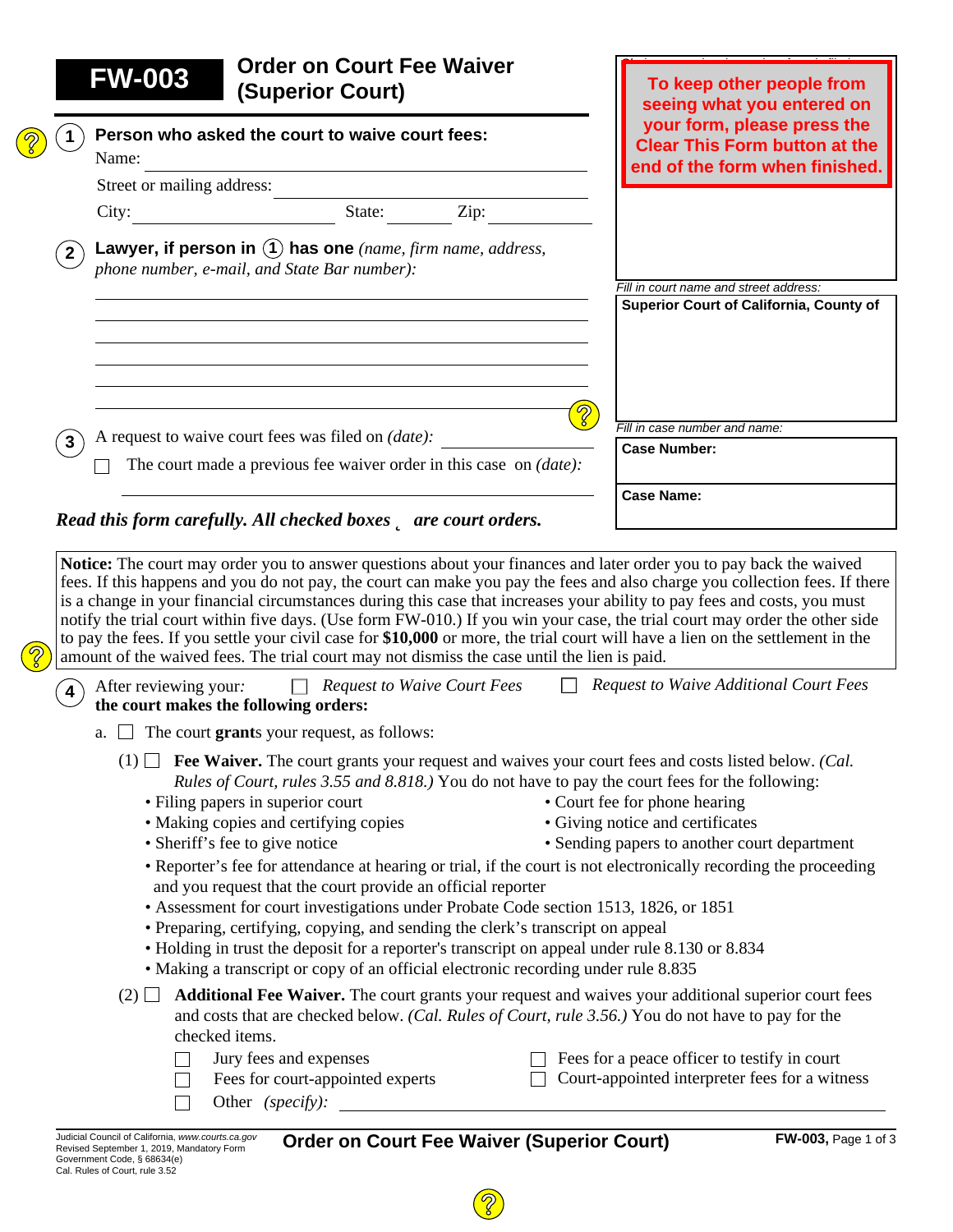| Your name: |  |
|------------|--|
|------------|--|

| $\mathbf{b}$ .         | The court denies your fee waiver request because:                                                                                                                                                                                                                                                                                                                                                    |
|------------------------|------------------------------------------------------------------------------------------------------------------------------------------------------------------------------------------------------------------------------------------------------------------------------------------------------------------------------------------------------------------------------------------------------|
|                        | Warning! If you miss the deadline below, the court cannot process your request for hearing or the court papers<br>you filed with your original request. If the papers were a notice of appeal, the appeal may be dismissed.                                                                                                                                                                          |
| (1)                    | Your request is incomplete. You have 10 days after the clerk gives notice of this Order (see date of<br>service on next page) to:                                                                                                                                                                                                                                                                    |
|                        | • Pay your fees and costs, or<br>• File a new revised request that includes the incomplete items listed:<br>$\Box$ On Attachment 4b(1)<br>Below                                                                                                                                                                                                                                                      |
| $(2)$ $\Box$           | The information you provided on the request shows that you are not eligible for the fee waiver you<br>requested for the reasons stated: $\Box$ Below $\Box$ On Attachment 4b(2)                                                                                                                                                                                                                      |
|                        |                                                                                                                                                                                                                                                                                                                                                                                                      |
|                        | The court has enclosed a blank Request for Hearing About Court Fee Waiver Order (Superior Court)<br>(form FW-006). You have 10 days after the clerk gives notice of this order (see date of service below) to:<br>• Pay your fees and costs in full or the amount listed in c below, or<br>• Ask for a hearing in order to show the court more information. (Use form FW-006 to request<br>hearing.) |
| c. $(1)$ $\Box$        | The court needs more information to decide whether to grant your request. You must go to court on the<br>date on page 3. The hearing will be about the questions regarding your eligibility that are stated:<br>On Attachment $4c(1)$<br><b>Below</b><br>$\perp$                                                                                                                                     |
| $(2)$ $\Box$           | Bring the items of proof to support your request, if reasonably available, that are listed:<br><b>Below</b><br>On Attachment $4c(2)$<br>$\blacksquare$                                                                                                                                                                                                                                               |
|                        |                                                                                                                                                                                                                                                                                                                                                                                                      |
|                        | This is a Court Order.                                                                                                                                                                                                                                                                                                                                                                               |
| Rev. September 1, 2019 | <b>Order on Court Fee Waiver (Superior Court)</b><br><b>FW-003, Page 2 of 3</b>                                                                                                                                                                                                                                                                                                                      |

**Print This Form Clear This Form Clear This Form Integration** and privacy, please press the Clear This Form button after you have